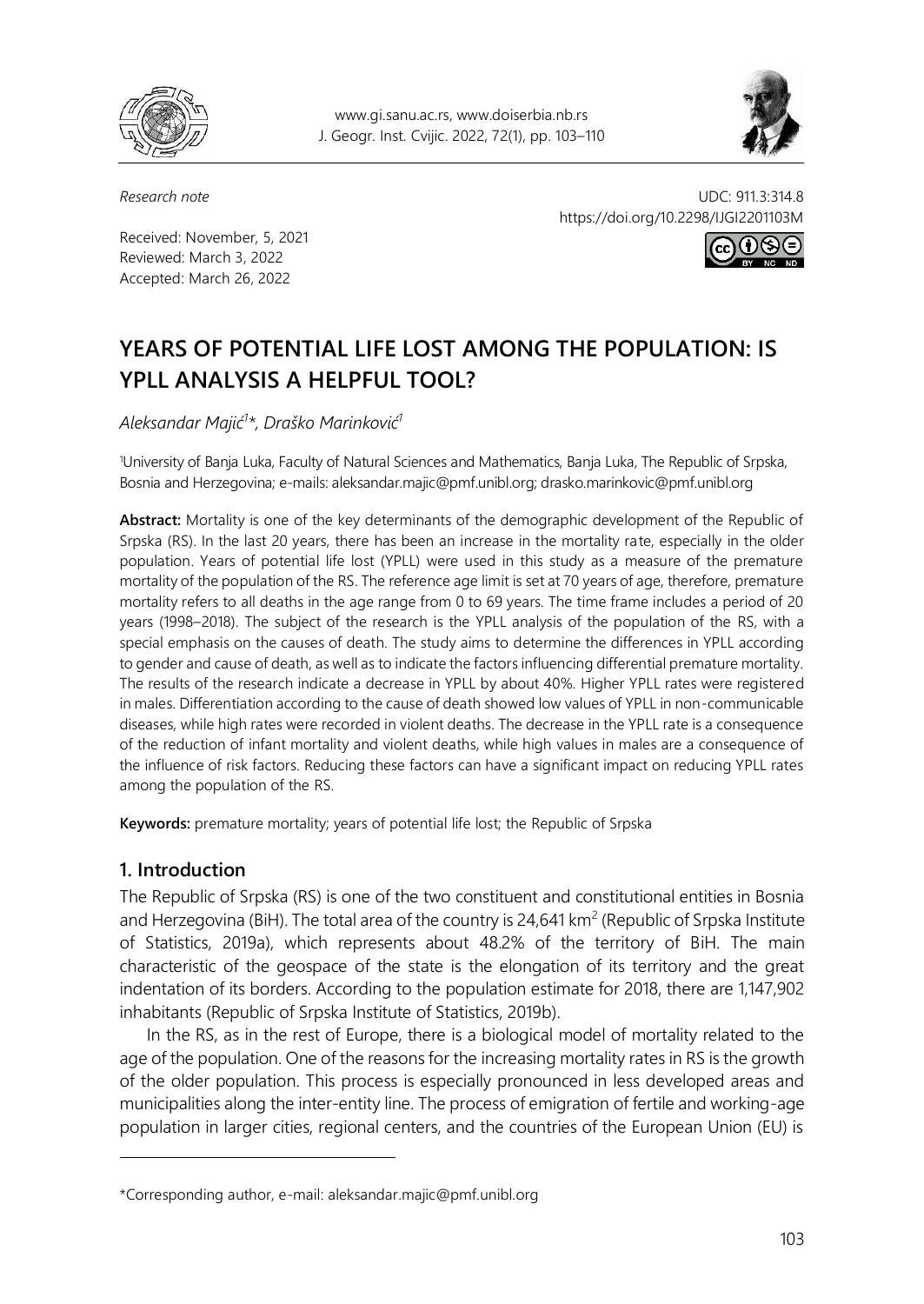present in these areas. It leads to a surplus population in the oldest age groups, which directly affects the increase in the overall mortality rate. Mortality trends in the RS indicate an increasing proportion of elderly deaths and a decrease in the mortality rate of the younger population, especially infants. These processes have caused a significant increase in the life expectancy of the country's population over the last two decades.

In the period 1996–2018, the absolute number of deaths in the country increased from 10,931 to 14,763, which was an increase in mortality by 3,832 inhabitants or 35.1%. The highest mortality was registered in 2015, when 15,059 deaths were recorded. Along with the increase in total mortality, the crude mortality rate in the RS shows a tendency of successive growth. Compared to the average of the EU (EU-28), in which the mortality rate in 2018 was at the level of 10.3‰ (Eurostat, 2022), the mortality rate of the population in the RS was higher. According to the data of the Republic Bureau of Statistics for 2018, the crude mortality rate of the population of RS was 12.9‰ (Republic of Srpska Institute of Statistics, 2019b).

Years of potential life lost (YPLL) is a widely used measure of the distribution of premature mortality. This concept includes an estimate of the average time a person would have lived if they had not died prematurely (Gardner & Sanborn, 1990). Given that longer life expectancy in women and higher male mortality in the middle-aged population, YPLL is usually higher in men (Šemerl & Šesok, 2002; Wong et al., 2006). Also, most premature deaths can be attributed to the impact of socioeconomic inequalities (Lewer et al., 2020).

Depending on the needs and goals of the research, several approaches are calculated to estimate the YPLL. Some authors (Arcà et al., 1988; McDonnell et al., 1998) set the upper age limit at 65 years of age, while others (Athens et al., 2013; Mansfield et al., 1999) take the age limit as 75 years. The Organization for Economic Co-operation and Development (2022) and Eurostat (2021) sets the upper age limit at 70.

By setting a lower age limit for mortality, violent causes of death and cancers gain more weight compared to cardiovascular diseases (Marinković, 2012). In this study, the reference age limit was set at 70 years of age, therefore, premature mortality refers to all deaths in the age range from 0 to 69 years.

The subject of the research is the YPLL analysis of the population of the RS, with a special emphasis on the causes of death. The aim of the study is to determine the differences in YPLL according to gender and cause of death, as well as to indicate the factors influencing differential premature mortality.

This study was conducted based on available statistical data. Most of the research include the time interval from 1998 to 2018, JPL analysis by cause of death includes the period 2006– 2018, while YPLL rates include the period from 2012 to 2018. YPLL, average years of life lost, and YPLL rate are calculated on the basis of data from the Republic of Srpska Institute of Statistics (2007, 2009, 2014, 2019a) and the Public Health Institute of the Republic of Srpska (2020).

#### **2. Premature mortality among population of the RS**

#### *2.1. Years of potential life lost*

In 2018, the population of the RS potentially lost 48,358 years of life due to premature mortality. Compared to 1998, there was a decrease in the potential lost years of 39.1%. The reduction of premature mortality was a consequence of prolonging life expectancy, increasing mortality in old age, and declining mortality in the contingent of young and mature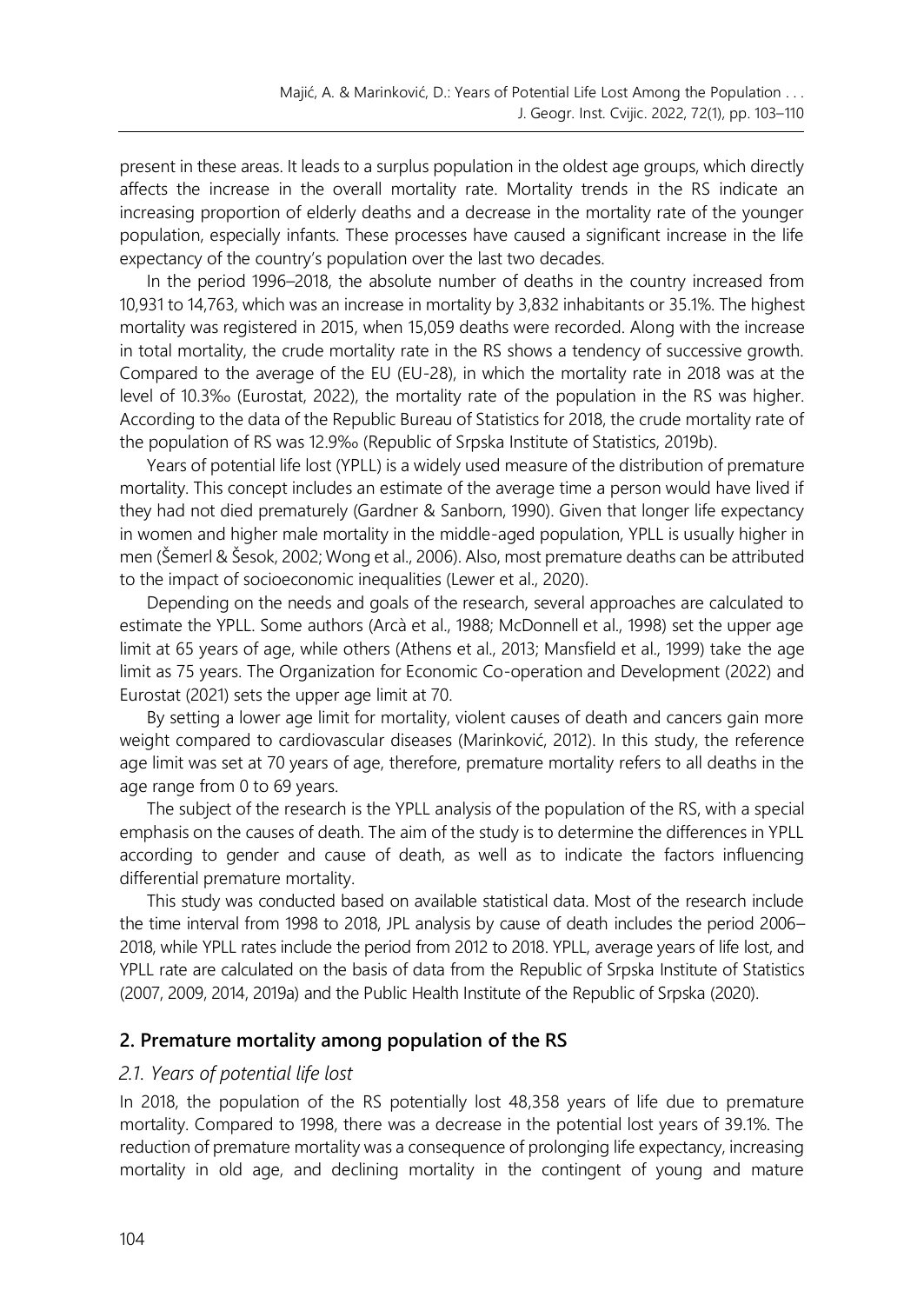population. This is supported by the fact that in the period 1998–2018, a decrease in absolute mortality was recorded in all five-year cohorts up to the age of 69.

The analysis of mortality difference by gender indicates a higher mortality of men up to 70 years of age. According to the data for 2018, YPLL for men were 2.2 times higher than for the female population. In the last two decades, there has been a trend of decreasing premature mortality in both genders. In the period 1998–2018, a decrease in YPLL was registered for men from 53,138 to 33,235, while in the same period, a decrease from 26,215 to 15,123 potentially lost years was recorded for women (Figure 1).



**Figure 1.** Years of potential life lost in the RS according to gender (1998–2018).

### *2.2. Average years of life lost*

Average years of life lost are an analytical indicator that represents the average loss in years for each deceased person in a certain age contingent (in this case from 0 to 69 years). It is calculated as the quotient of the average lost years of life in the number of deaths up to the upper limit of the age contingent. This indicator suggests a probable shortening of the life expectancy of a certain person, expressed in years.

According to the data for 2018, the average resident of the country lost 10.9 years of life due to premature mortality. The structure by gender in 2018 indicated balanced values for men and women. Men lost an average of 11 years, while each woman lost 10.5 years due to premature mortality. In the period 1998–2018, there was a decrease in premature mortality in both genders. High values of this indicator were registered in the period 1998–2013, when the population of the RS lost an average of 12.6 years of life due to premature mortality. During this period, higher losses of males were recorded in relation to the female population (Figure 2).



**Figure 2.** Average years of potential life lost in the RS according to gender (1998–2018).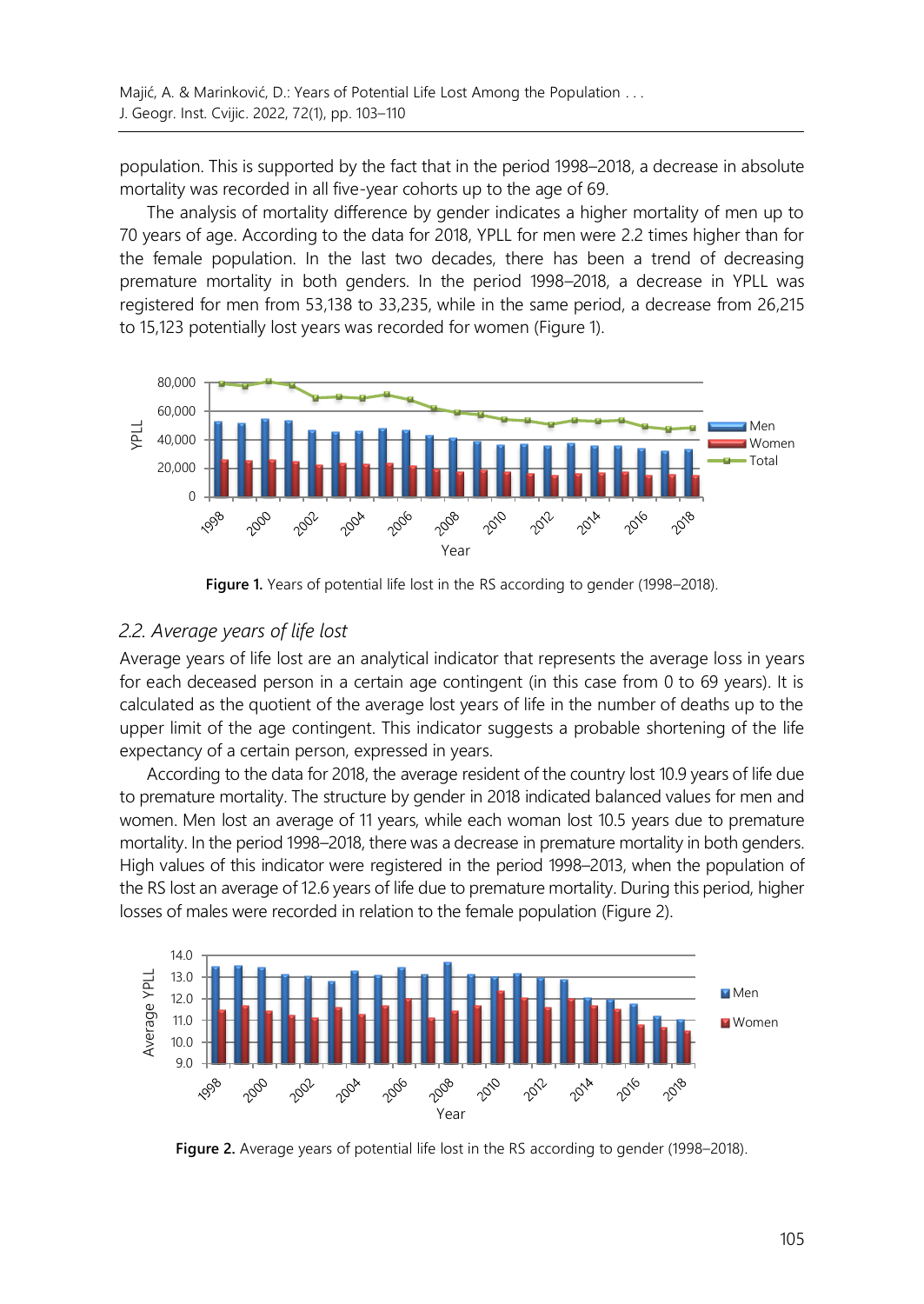## *2.3. YPLL rate*

YPLL rate is the quotient of the average lost years of life and the number of inhabitants up to the upper age limit (in this case 0–69). The value of this indicator can be expressed per 1,000 or per 100,000 inhabitants, as will be the case in this analysis. Given that official data related to the age structure of the population of the RS are available from 2012, the analysis of this indicator will refer to the period 2012–2018. In the analyzed period, there is a slight decrease trend in the rate (from 4,909/100,000 to 4,824/100,000). In 2018, a higher YPLL rate was observed for males (6,619/100,000), while on the other hand, the value of this indicator for women was at the level of 3,023/100,000 (Figure 3). Higher rates in males were a consequence of higher mortality from violent causes and mortality associated with risk factors.



**Figure 3.** YPLL rate in the RS according to gender (2012–2018).

The highest rates of YPLL in the EU in 2018 were in the countries of Eastern and Southeastern Europe (Eurostat, 2021) referring to the standardized population up to 70 years of age. The highest value of this indicator was registered in Latvia (7,236/100,000), Lithuania (6,547/100,000), Romania (6,401/100,000), and Bulgaria (6,309/100,000) (Figure 4). The high values of this indicator in these countries are a consequence of modern mortality associated with risk factors, especially in the male population.



**Figure 4.** YPLL rate in the RS and the other European countries.

*Note*. The data in the charts are calculated based on *Causes of death - potential years of life lost by residence*, by Eurostat, 2021 [\(http://appsso.eurostat.ec.europa.eu/nui/show.do?dataset=hlth\\_cd\\_apyll&lang=en\)](http://appsso.eurostat.ec.europa.eu/nui/show.do?dataset=hlth_cd_apyll&lang=en).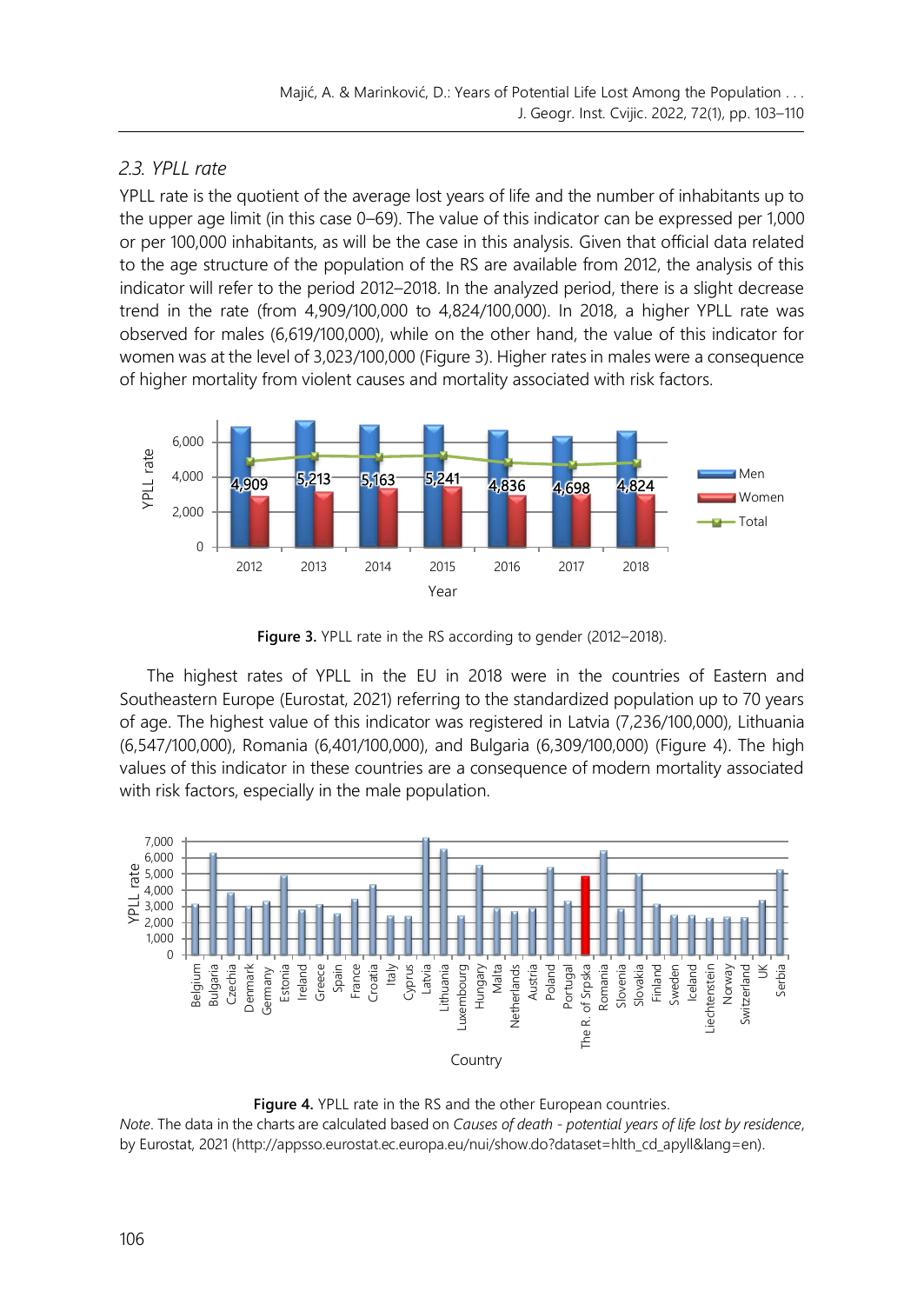## **3. Premature mortality in line with the cause of death among the population of the RS**

### *3.1. Years of potential life lost*

The differentiation of mortality according to the cause of death indicates a large share of diseases of the circulatory system (I00-I99) in the total mortality of the RS. According to the data for 2018, 6,989 people or 47.3% died from this disease, followed by Neoplasms (C00- D48) with 19.9%, and Symptoms, signs and abnormal clinical and laboratory findings, not elsewhere classified (R00-R99) which make up 11.2% of the country's mortality (Majić & Marinković, 2021).

The analysis of premature mortality according to the cause of death indicates significant differences in relation to differential mortality according to this criterion. Although almost half of the deaths were related to diseases of the circulatory system (I00-I99), these diseases were responsible for one quarter (25%) of premature mortality in 2018. The absence of a higher

share of diseases of the heart and circulatory system was a consequence of higher mortality from this cause in older population. The highest percentage of premature mortality in 2018 was related to Neoplasms (C00-D48). This disease was responsible for 28.4% of potentially lost years of life. The third cause of premature mortality in the RS were symptoms, signs, and abnormal clinical and laboratory findings, not elsewhere classified (R00-R99), which had a share of 14.3% in 2018. The greatest difference between mortality according to the cause



**Figure 5.** Distribution of YPLL in the RS according to cause of death, in percent (2018).

of death and premature mortality was observed in injuries, poisoning, and consequences of external causes (S00-T98). According to data for 2018, this cause accounted for only 3.3% of the country's mortality, while in the YPLL structure it was responsible for 13.6% of deaths (Figure 5). The high share of this cause in premature mortality was a consequence of violent deaths, in mature and younger mature population in which accidents and suicides dominated.

### *3.2. Average years of life lost*

Due to premature mortality of the population up to the age of 70, the life expectancy in the RS was shortened by 10.9 years in 2018. The largest shortening of life expectancy was recorded in other causes of death, which were responsible for reducing life expectancy by 21.1 years. It is important to note that this cause of death accounted for a small percentage of total mortality. In 2018, other causes of death accounted for 2% of the mortality of the population under the age of 70 and 1.2% of the total mortality in the RS. The high values of the average years of life lost were a consequence of the mortality of the youngest age cohort (0–4), and especially the mortality of children up to one year of age. High average years of life lost was associated with certain conditions originating in perinatal period (P00-P96) that mostly reflected neonatal mortality.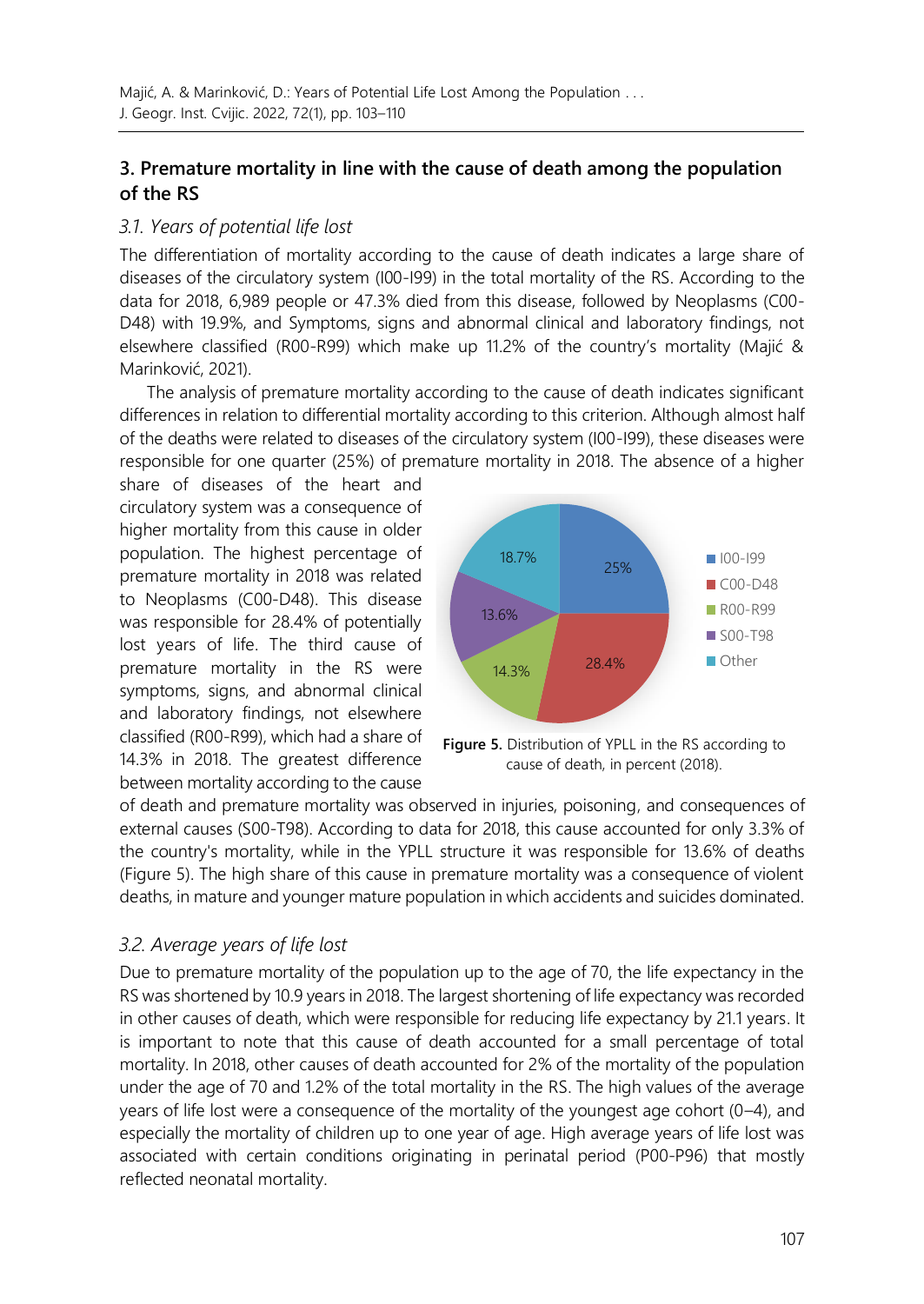Injuries, poisoning, and consequences of external causes (S00-T98) in 2018 were responsible for shortening of life expectancy by 20.8 years. Over 90% of deaths from this cause were related to violent deaths. In the structure of violent deaths, murders had the greatest impact on shortening of life expectancy, due to which life expectancy was shortened by 29 years in 2018. As a result of accidents, the life expectancy of the observed age contingent was shortened by 24.4 years, while suicides affected the shortening of life expectancy by 16.8 years.

High values of average years of life lost were registered for the diseases of the nervous system and sense organs (G00-H95), due to which life expectancy was shortened by 14.5 years, symptoms signs and abnormal clinical and laboratory findings, not elsewhere classified (R00-R99) that affected the reduction of life expectancy for 12.3 years, as well as infectious and infectious and parasitic diseases (A00-B99) due to which life expectancy was shortened by 10.9 years.

Although over three quarters deaths in the RS were related to chronic non-communicable diseases, these causes of death had the least impact on shortening the life expectancy of the population under 70 years. Diseases of the circulatory system (I00-I99) affected the shortening of life expectancy by 9.2 years, while mortality caused by neoplasms (C00-D48) affected the shortening of life expectancy in the RS by 9.5 years in 2018.



**Figure 6.** Average years of life lost in the RS according to cause of death (2006–2018).

The analysis of premature mortality in the period 2006–2018 suggested a decrease in the average years of life lost. Diseases of the circulatory system (I00-I99) remained at the same level, while a greater reduction was registered in neoplasms (from 11.3 to 9.5 years). The largest reduction in average lost years was registered for other causes. In 2006, mortality from these diseases affected the shortening of life by 17.3 years, while in 2018 this cause had the effect of shortening life expectancy by 13.4 years (Figure 6). This increase in life expectancy was primarily a consequence of the reduction in infants and the youngest population mortality. In addition to reducing infant mortality, the overall reduction in average years of life lost had a major impact on reducing violent mortality, improving health conditions, screening and early detection of malignancies, and advances in cardiac surgery.

### *3.3. YPLL rate*

YPLL rate according to the cause of death had a distinctly differential character, given the large differences between some diseases. The highest number of lost years of the population up to the age of 70 in 2018 was recorded in neoplasms (1,369/100,000 inhabitants). Diseases of the circulatory system register a rate of 1208 years lost per 100,000 inhabitants, followed by symptoms signs and abnormal clinical and laboratory findings, not elsewhere classified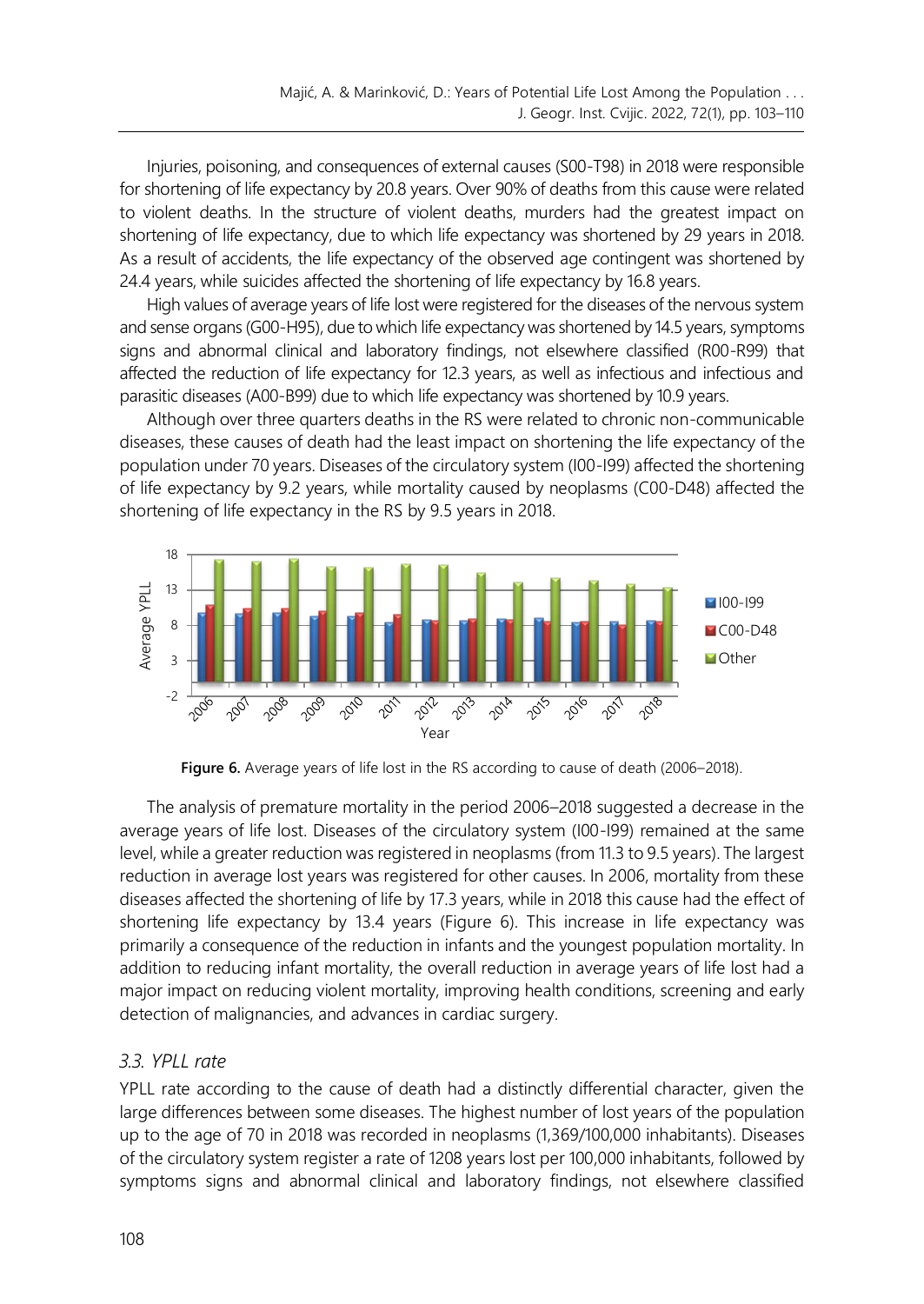(688/100,000), injuries, poisoning, and consequences of external causes (658/100,000), symptoms signs and abnormal clinical and laboratory findings, not elsewhere classified (688/100,000), and diseases of the digestive system (K00-K92), which were responsible for 194 potentially lost years per 100,000 inhabitants in the country.

The impact of the COVID-19 pandemic significantly affected the mortality of the population of the RS. According to the data of the Republic of Srpska Institute of Statistics (2021), 16,582 people died in the RS in 2020, which was 1,819 or 12.3% more than in 2018. However, this increase in total mortality did not significantly affect the premature mortality. According to the data for 2020, YPLL in a country was at the level of 50,580, which was 4.6% more than in 2018. YPLL in men was 35,050 in 2020, while in the female population a minimal increase was registered so that the value of YPLL was at the level of 15,530 years. Compared to 2018, a lower value of average years of life lost was recorded in 2020, when every resident of a state lost 10.4 years due to premature mortality, which was 0.5 years less than in 2018.

The rate of YPLL in 2020 did not show significant deviations compared to 2018. The total rate of YPLL was 5,143—for men it was 7,078, while for females it was at the level of 3,180 deaths per 100,000 inhabitants.

The low impact of the COVID-19 pandemic on premature mortality could be explained by the fact that the majority of deaths were due to the pandemic in the category of the elderly population. A large increase in mortality in 2020 was recorded in the male population over the age of 50, as well as in infants, whose mortality increased twice as much as in 2018.

### **4. Conclusion**

Analysis of premature mortality is one of the basic indicators of mortality, especially among the working-age population. In this context, YPLL is an indispensable measure for the analysis of mortality associated with risk factors and violent deaths.

The results of the research indicate a decrease in YPLL in the RS over the last 20 years. This decrease is a consequence of the reduction of the infant mortality rate, as well as the decrease of the violent deaths. These two determinants had the greatest impact on increasing the life expectancy of the population of the country. In the period 1998–2018, life expectancy at birth increased by 4.6 years (from 72.6 to 77.2 years). The differential rate of YPLL according to gender indicates higher male mortality, which is a consequence of higher mortality caused by violent deaths and mortality associated with risk behavioral factors.

Reducing premature mortality in the RS can be achieved by improving primary prevention. Special attention should be paid to reducing exposure to risk factors such as high blood pressure, high cholesterol, high blood glucose, obesity, physical inactivity, tobacco use, alcohol consummation, and unhealthy diet. Media campaigns and raising awareness about the negative consequences of risk factors can play an important role in reducing premature mortality. One of the key factors in premature mortality is the reduction of violent mortality. Reducing mortality from traffic accidents, work-related injuries, and homicide rate can be achieved through stricter penalties and regulations. Finally, one of the key determinants in reducing the YPLL rate is advances in screening and early detection of malignancies, as well as advances in cardiac surgery.